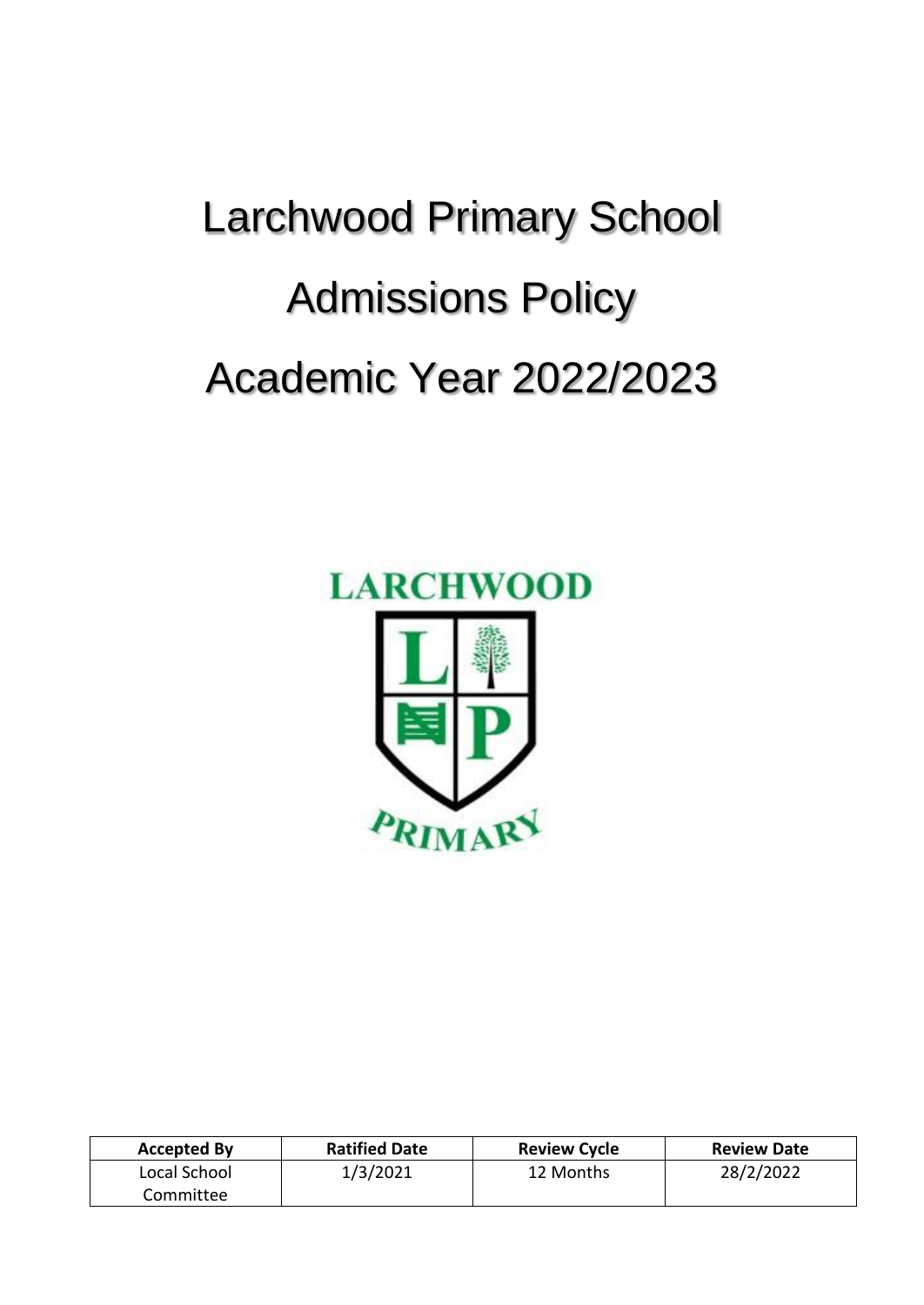# **Larchwood Primary School – Admissions Policy for the Academic Year 2022/23**

## **Arrangements for Parents to Visit the School**

Parents are welcome to visit the school by arrangement with the Headteacher when they move into the area or if they wish to see around the school prior to making a decision about their child's education. Parents of new entrants (Reception children) will be invited to meet the class teacher during the term before their child begins school.

# **Applications for places**

All applicants are required to complete and submit an admission form to Essex County Council (ECC) School Admissions Services. This can be completed online [http://www.essex.gov.uk/Education-](http://www.essex.gov.uk/Education-Schools/Schools/Admissions/Pages/Apply-Online.aspx)[Schools/Schools/Admissions/Pages/Apply-Online.aspx](http://www.essex.gov.uk/Education-Schools/Schools/Admissions/Pages/Apply-Online.aspx) (first time Reception class applicants).

Our 2022/2023 Published Admission Number (PAN) is 60

## **Admissions Procedure**

Places will be allocated to the school by Essex County Council, up to the published admissions number, for each year group. There is no guarantee of a place for children living in the priority catchment area. In the event of oversubscription, places will be allocated using the following criteria in the order given:

## **In order of priority:**

- 1. Looked After Children and previously looked after children including those children who appear (to the admission authority) to have been in state care outside of England and ceased to be in state care as a result of being adopted (as defined on page 15 of the Essex (as defined on page 15 of the Primary Education in Essex 2020/21 booklet)[;https://www.essex.gov.uk/apply-for-a-primary-school](https://www.essex.gov.uk/apply-for-a-primary-school-place)[place](https://www.essex.gov.uk/apply-for-a-primary-school-place)
- 2. Children with a sibling attending the school; (sibling is defined as set out in the primary education in Essex booklet, available online at <https://www.essex.gov.uk/apply-for-a-primary-school-place>
- 3. Children living in the priority admission area postcode checker is available via [https://secureweb1.essex.gov.uk/CAS/Priority-Admissions-\(Catchment\)-Area.aspx](https://secureweb1.essex.gov.uk/CAS/Priority-Admissions-(Catchment)-Area.aspx)
- 4. Remaining applications.

In the event of oversubscription within any of the above criteria, priority will be determined by straight line distance from home to school, with those living closest being given the highest priority.

Straight line distance\* will be used to differentiate between applications in all criteria.

We recognise that some children will have only just reached their fourth birthday when they are due to start school. These Reception class children will be offered a full-time place to start in the September of the academic year in which they will be five.

The admission of pupils with an Education Health and Care Plan (EHCP) is dealt with by a separate procedure. Such children will be admitted to Larchwood Primary School if this school is named on the EHCP. This is a statutory entitlement under S.43 of the Children and Families Act 2014.

Home address applications are normally processed on the basis of the home address for the child at the time of application and determination, unless, where there is a new home address, proof of an exchange of contracts or copy of a tenancy agreement is provided.

The home address is considered to be the address at which the child resides on a permanent basis or is 'ordinarily resident'. This is generally the address of the parent/carer.

In some cases, children may be 'ordinarily resident' for the majority of the school week, including overnight, with another relative or carer, such as a grandparent. Where this is the case, the application may be processed on the basis of that address and proof of address and the residence arrangement is required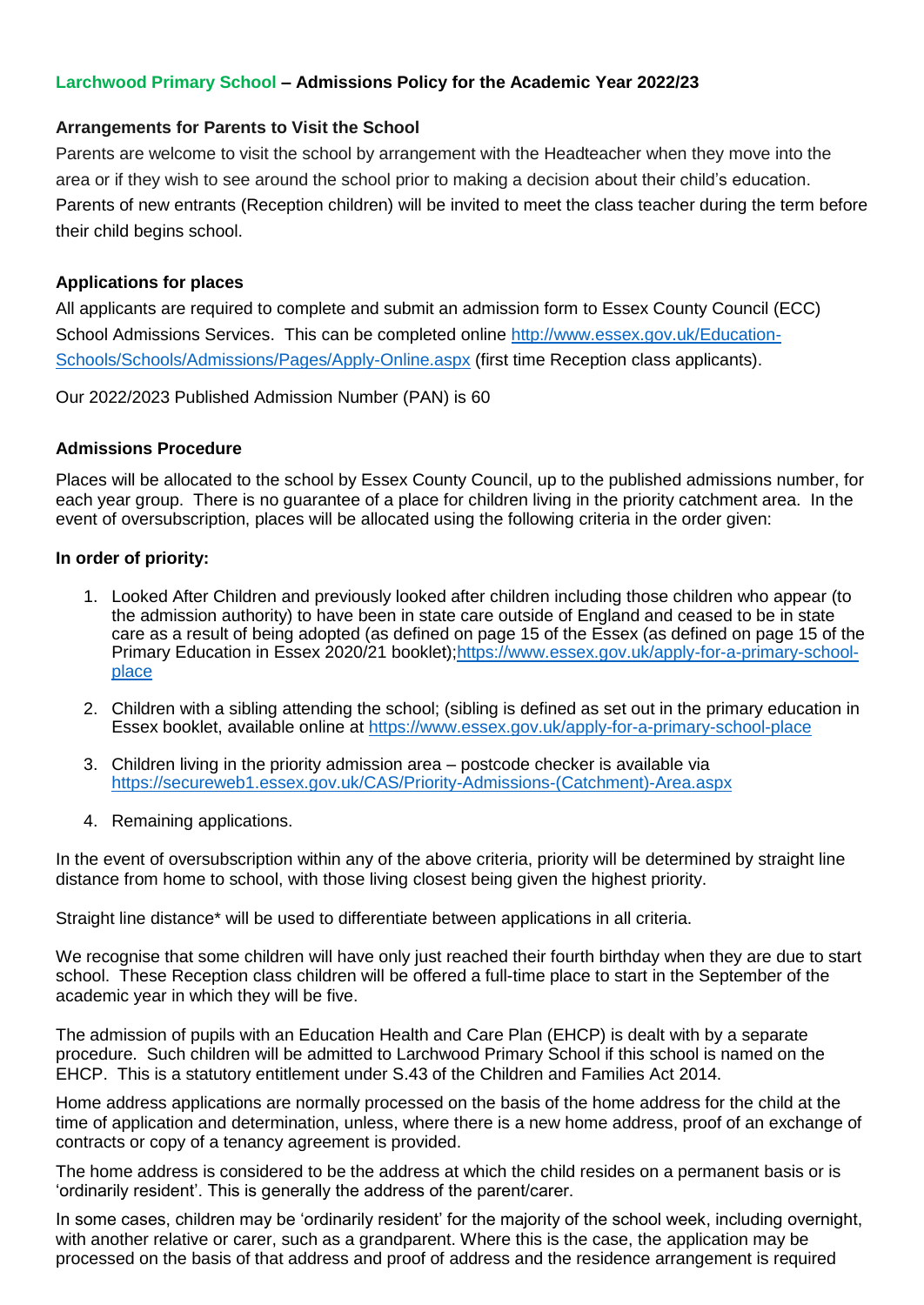with the application. The child must be living with the relative or carer 24 hours per day, for the majority of the school week.

Arrangements, where parents/carers can leave and collect children from another relative or carer on a daily basis, are regarded as childcare arrangements, and the child is not deemed to be 'ordinarily resident' with that person.

In all cases, LPS expects that the adult with whom the child is 'ordinarily resident' receives the child benefit for the child (where eligible).

## **Address Checking**

Where residency is relevant to an application for a school place, Larchwood Primary School (LPS) asks a random sample of applicants to provide proof of their home address.

LPS asks for proof of address for all applications that are approved and accepted by parents/carers and this needs to be provided to LPS before a child can start school.

Proof of address must be a copy of one of the following:

- UK driving licence;
- Council Tax notification for current year;
- a utility bill dated within the last six months (gas, electricity, water or landline phone).

Where there is reasonable doubt as to the validity of a home address, LPS reserves the right to make additional checks including, in some cases, unannounced home visits. If a school place is secured through false information regarding a home address, LPS may withdraw the place offered.

### **Timing of Admission**

All children will be admitted full time in the September following their fourth birthday. As required by law, all Essex infant and primary schools provide for the full-time admission of all children offered a place in Reception year group from the September following their fourth birthday. Therefore, if a parent wants a fulltime place for their children from September (at the school at which a place has been offered) then they are entitled to that full-time place.

Parents can request that the date their child is admitted to school is deferred until later in the school year or until the child reaches compulsory school age in the school year. The law does not require a child to start school until the start of the term following their fifth birthday. Compulsory school age is reached at that point.

Where entry is deferred, the school will hold the place for that child and not offer it to another child. The parent would not however be able to defer entry beyond the beginning of the term after the child's fifth birthday, nor beyond the academic year for which the original application was accepted.

Parents can also request that their child attends part-time until the child reaches compulsory school age. Any parents interested in taking up a part-time place initially should contact the individual school(s) for further details as to what this would entail.

Where parents choose to defer entry, a school may reasonably expect that the child would start at the beginning of a new school term/half term.

Where a parent of a 'summer-born' child wishes their child to start school in the autumn term following their fifth birthday, they will need to apply for a place at the correct time for the normal admission round for the following academic year. Supporting evidence from relevant professionals working with the child and family stating why the child must be placed outside their normal age appropriate cohort must be submitted. The school will decide whether the application for a Reception place will be accepted or whether it will be treated as an application for a Year 1 place, the child's normal age appropriate cohort. If the application for a Reception place is not accepted this does not constitute a refusal of the place and there is no right to an independent statutory appeal.

## **Mid-Year Admissions**

Applications for school places outside of the normal admission round, whether mid-year or at the start of the school year, should be made directly to Larchwood Primary School. A mid-year admissions form can be found on our school website [here](https://www.larchwoodprimary.co.uk/assets/Uploads/Mid-Year-Application-Form-Final.pdf) or, alternatively, you can obtain the form directly from the School Office by telephoning 01277 372450. If you have any queries, please contact the School Office on [admissions@larchwood.essex.sch.uk.](mailto:admissions@larchwood.essex.sch.uk) On receipt of an application, parents will be notified of the outcome in writing within 15 school days. Where the school is dealing with multiple mid-year admissions and does